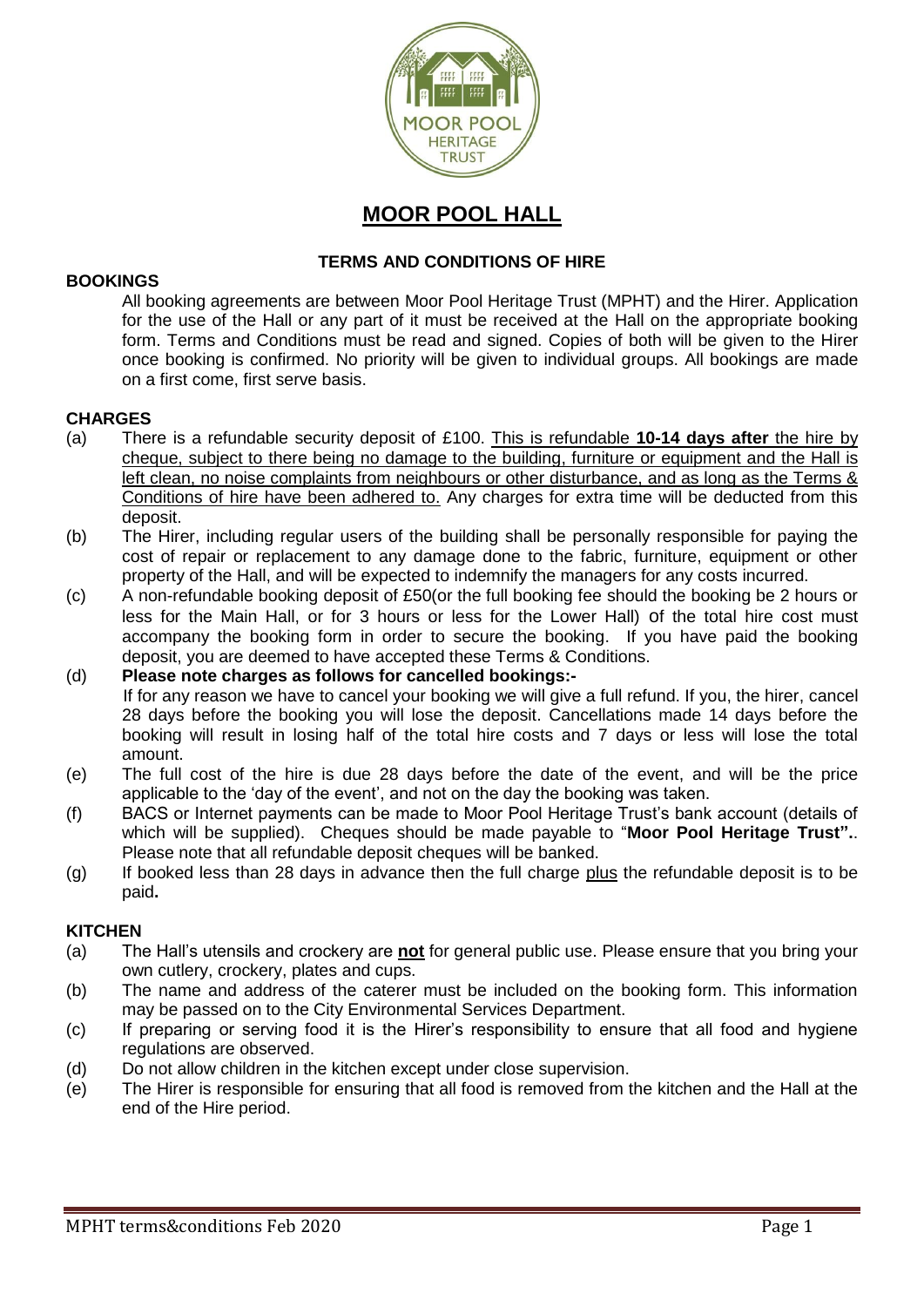# **LICENCE**

It is a condition of the Hall licence, that:-

- (a) In the Main Hall at any one time, no more than 220 people are allowed.
- (b) In the Lower Hall at any one time, no more than 60 people are allowed
- (c) We do not have a licence to run a bar ourselves. It is illegal to provide or sell alcohol without a licence, or to consume alcohol under the age of 18 years. If alcohol is provided it must be provided to guests free of charge.
- (d) If you require a bar for the sale of alcohol, you will need our permission to apply for your own licence with prior consent from MPHT and this must be forwarded to the Hall Manager prior to the event.

# **HEALTH & SAFETY**

- (a) The Hall Manager has overall responsibility of Health and Safety of the Hall, and regular risk assessments are carried out. A copy of the Health & Safety policy is available on request.
- (b) Any accidents must be reported in the accident book which is located in the kitchen and reported to the Hall Manager or Caretaker.
- (c) During the Hire Period, the Hirer is responsible for the Health & Safety of the persons entering the Main Hall and is also responsible for ensuring all enter and leave in a quiet and orderly manner, so as not to disturb neighbours of the Hall.
- (d) During the Hire period please follow practices to minimise risks and do everything reasonably possible to prevent injury.
- (e) It is the Hirer's responsibility to lay out the chairs and tables in the Hall. Do not stack chairs more than ten high, and if carrying chairs do not carry more than two at a time. If moving folded tables move them one at a time or use the trolley provided. Please ensure that chairs and tables are lifted and not dragged so as not to cause damage to the floor.
- (f) Hirers are responsible for the supervision of members of their party during the hire period and, in accordance with the Children's Act 2004, are responsible for the safety of children at the event and their supervision. Children should not be left unattended, should be supervised and remain in the Hall and there must be a ratio of 1 adult per 10 children.

## **RUBBISH AND CLEANING**

- (a) It is the Hirer's responsibility to clean up after their function and leave the building in the same condition as found.
- (b) Please ensure that the Hall is swept and cleaned ready for the next user, wiping down tables and cleaning up crumbs. Cleaning materials will be provided.
- (c) There is one bin provided but it is the Hirer's responsibility to take away any excess rubbish and ensure that no rubbish is left in the building. Please ensure that you bring an adequate number of bin-liners to dispose of rubbish.

**Please note:** You will lose part or all of the security deposit if the building is left in an unsatisfactory condition and inspection will be carried out on the following day to ensure the hall was left in a satisfactory condition. If additional cleaning is required after the period of hire this will be levied on the Hirer.

#### **NUISANCE**

- (a) Moor Pool Hall is in a residential area and noise levels must be kept to a minimum, and consideration given to our neighbours.
- (b) We do NOT allow large PA systems with DJ equipment to be used due to nuisance caused by loud music.
- (c) Hirers must not annoy or cause nuisance to local residents, by playing unreasonably loud music, parking on driveways or parking on grass verges, and children must remain in the hall and be accompanied at all times.
- (d) Music must remain at a reasonable level in accordance with Environment Health. MPHT has the right to check the music during the period of Hire and will retain the right to turn the music down or off if deemed to be too loud, particularly for evening events.
- (e) The Hall is an indoor venue and therefore front and side doors and windows should be kept closed during the period of hire so that noise cannot be heard outside the Hall.
- (f) The Hirer is responsible for ensuring that all enter and leave the building in a quiet and orderly manner so as not to cause distress to neighbours.

**Please note:** If unacceptable noise/nuisance is caused, Hall staff have the right to close a private hire event and the Hirer must forfeit the deposit.